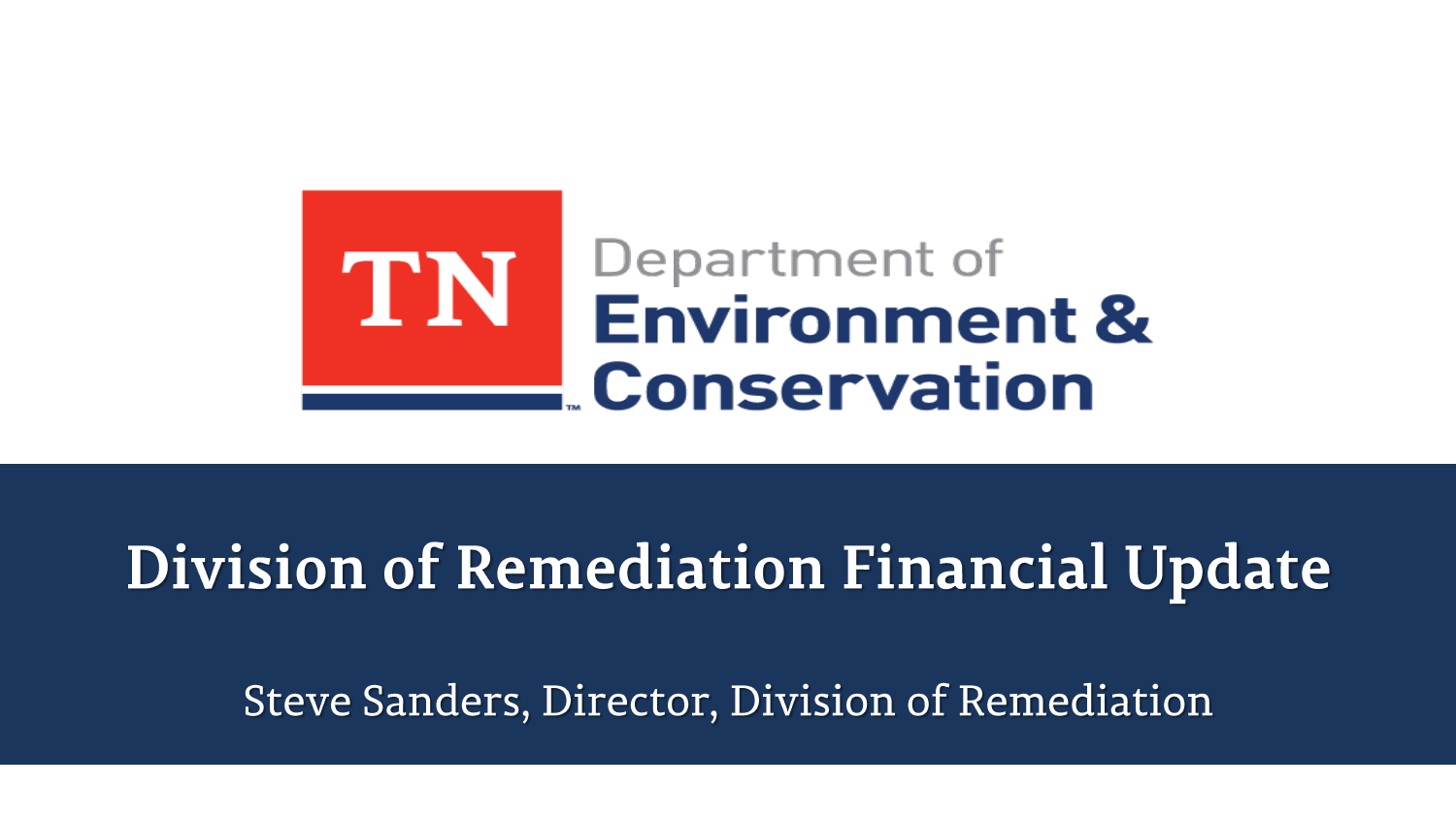## **Sources of DoR funding**

- \$1,000,000 annual appropriation, required by statute (TCA 68-212-203(e))
- Five different EPA grants
- US Department of Defense cooperative agreement for DOD cleanup sites across the state, allows division provide oversight at the DOD projects
- Other revenue sources
	- Fees on hazardous waste (HWRAF)
		- Two TDEC Divisions collect fees on hazardous waste
		- The Division of Remediation collects fees on the generation of waste
		- The Division of Solid/Hazardous Waste Management collects fees on the disposal of waste
	- Cost recovery; voluntary and enforcement (VOAP)
	- Dry Cleaners Environmental Response Program (DCERP)

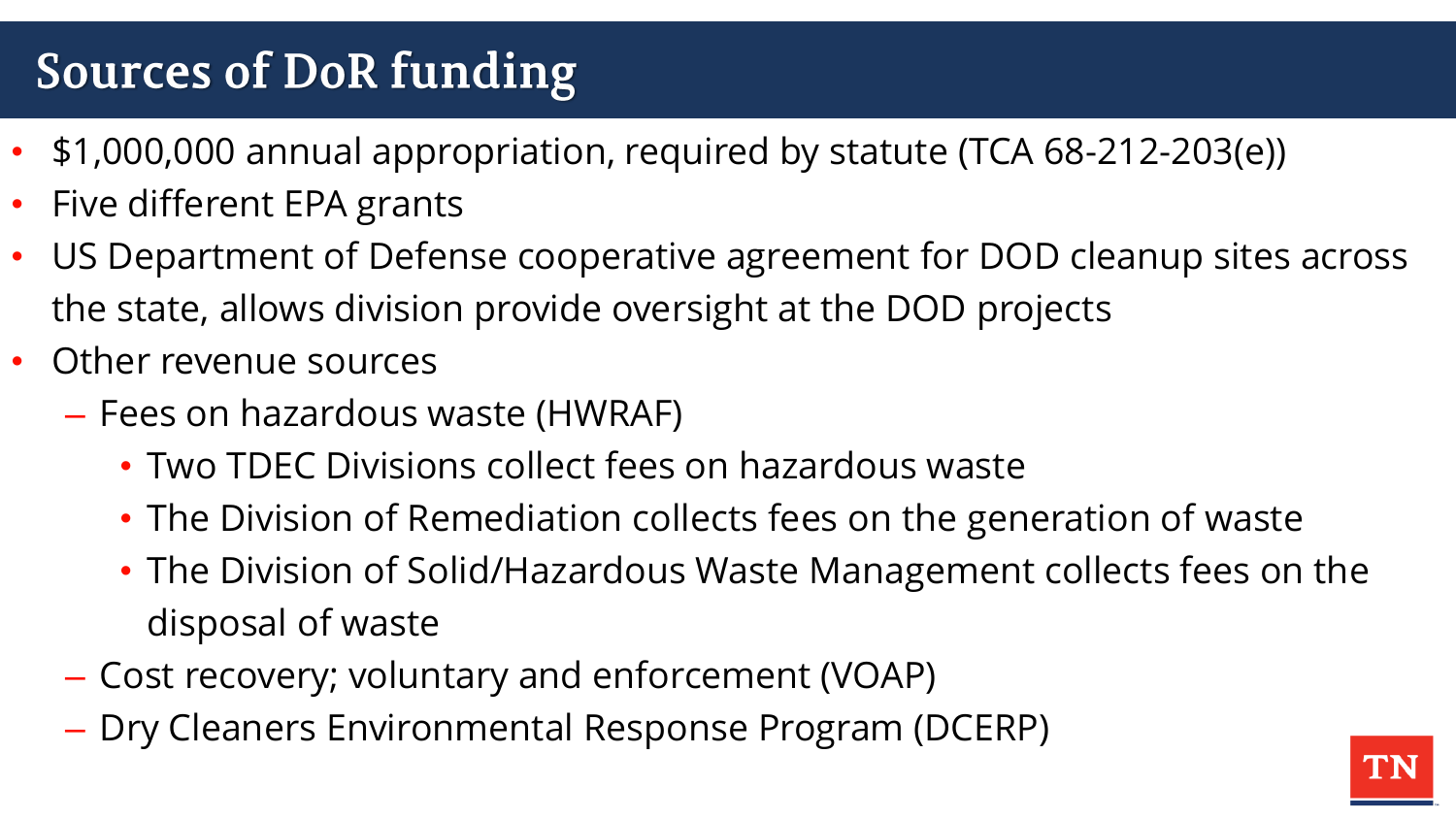## FY 2021-22 Collections To Date through 12/31/21

| <b>DCERP</b> | \$400,284 |
|--------------|-----------|
| <b>HWRAF</b> | \$364,705 |
| <b>VOAP</b>  | \$673,705 |

Collections are up in both HWRAF and VOAP over this same period in FY19-20 -13K more in HWRAF and 240K in VOAP. Collections are down 26K in DCERP.

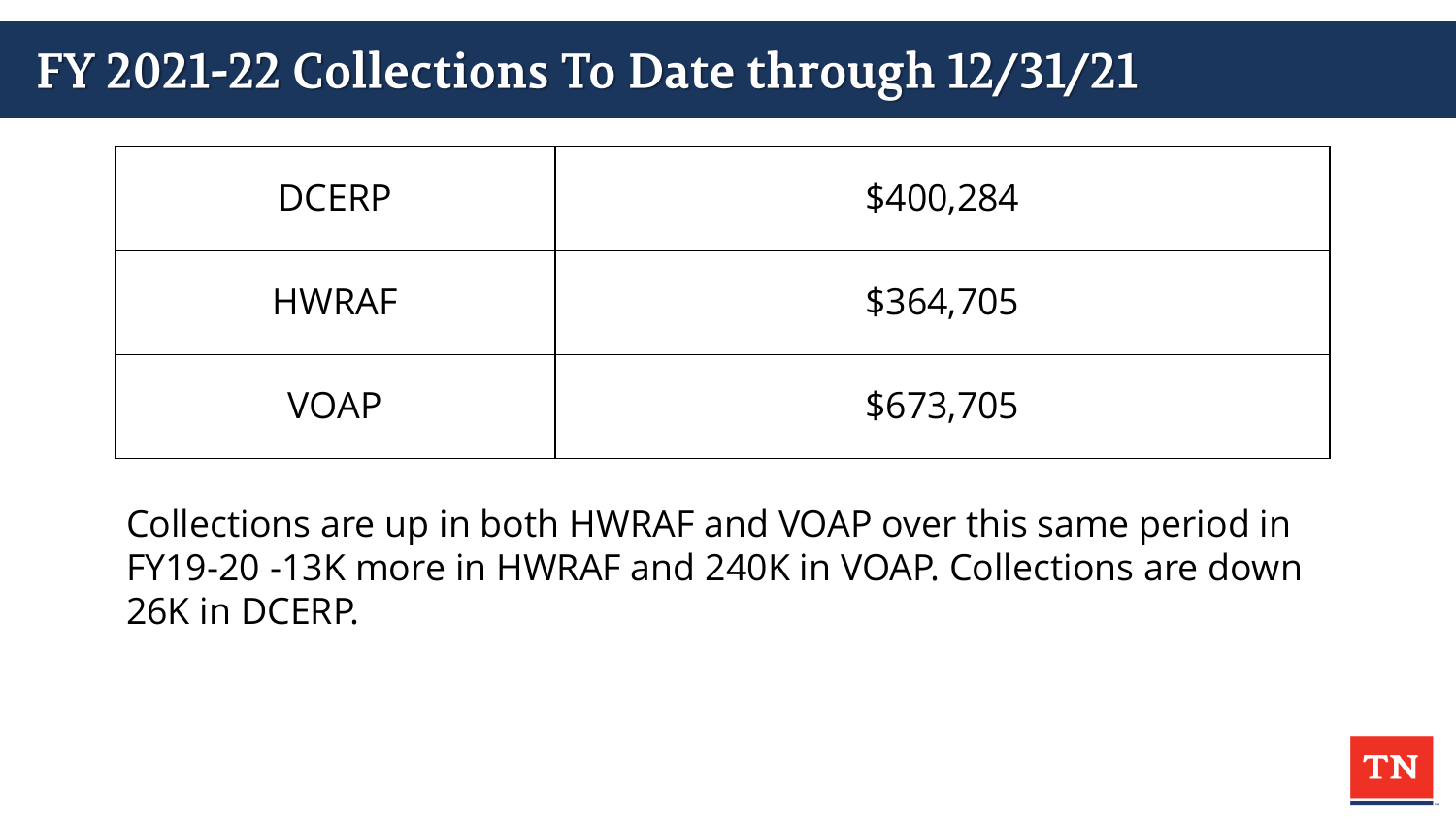|                | <b>Beginning Balance HWRAF</b> |
|----------------|--------------------------------|
| FY19-20        | \$3,172,364.93                 |
| FY20-21        | \$5,349,833.96                 |
| <b>FY21-22</b> | \$5,004,019.61                 |

These balances contain fees, grant dollars, cost recovery, and any appropriation dollars.

HWRAF fund balance as of 11/30/21 - \$6,597,887.98 (includes \$949,166.57 in VOAP)